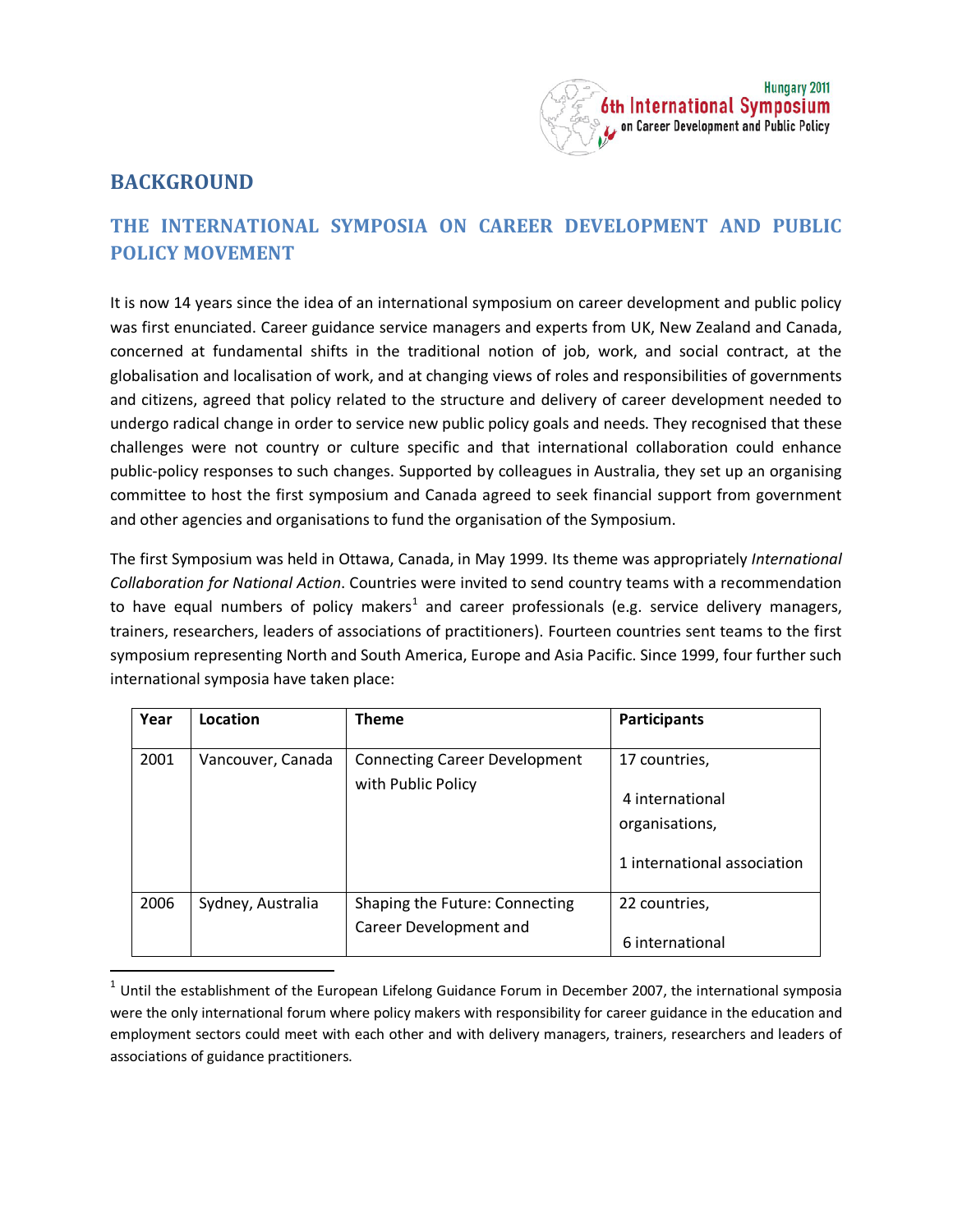

|      |                            | <b>Workforce Development</b>                                                                                                              | organisations                                                            |
|------|----------------------------|-------------------------------------------------------------------------------------------------------------------------------------------|--------------------------------------------------------------------------|
| 2007 | Aviemore,<br>Scotland, UK  | Growth, Groups and Geographies:<br>Maximising the Value of Career<br>Development for Sustainable<br>Growth and Social Equity              | 26 countries,<br>5 international<br>organisations                        |
| 2009 | Wellington, New<br>Zealand | Technology, Culture, Evidence, and<br>Citizen Voice: Implications for<br>Career Development Policies,<br><b>Strategies and Operations</b> | 23 countries,<br>5 international<br>organisations and regional<br>bodies |

In addition, in 2003, a Conference based on the same principles was held in Toronto, Canada, on the theme 'Career Guidance and Public Policy: Bridging the Gap'. Sponsored jointly by OECD and the Government of Canada, it was held in association with the EC, WB and IAEVG, and had representatives from 26 countries and 5 international organisations.

A key feature of the Symposia is their process: countries are required to develop country papers in response to the Symposium themes in advance of the event. A synthesis of responses is made and key questions for participants developed. These questions become the focus of small group discussions during the event. The content of the discussions is distilled into a Communique that outlines the key outcomes of the discussion and sets the direction for future actions at international and national levels.

The Symposia with their focus on policy provided the stimulus for a host of international collaborative actions both directly and indirectly:

- The OECD review of policies for career guidance (2001-3)
- The European Commission (EC) reviews of policies for career guidance undertaken by CEDEFOP within Europe (2002-4) and by the European Training Foundation (ETF) with European Union accession and neighbouring countries (2003 to present)
- The World Bank (WB) review of policies for career guidance in middle-income and developing countries (2003-4)
- Inter-institutional cooperation between the EC, OECD and WB on the policy reviews, paving the way for the joint EC-OECD publication *Career guidance- a handbook for policy makers* (2004) and the establishment of the *International Centre for Career Development and Public Policy* (2004).

The Symposia have also acted as catalysts for national level initiatives and actions as a result of the discussions it stimulated between policy makers and career professionals in the country teams.